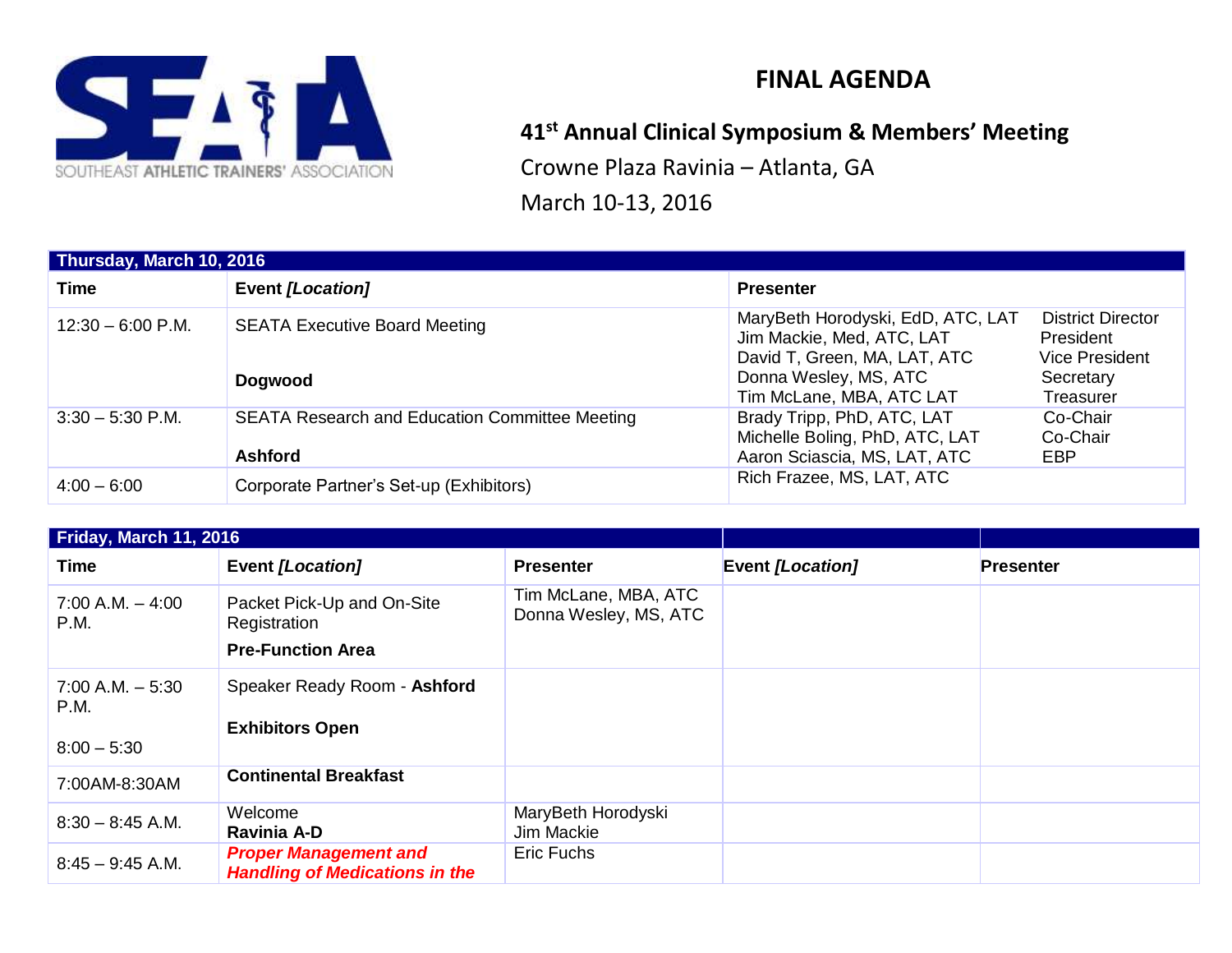|                      | <b>Athletic Training Facility to</b><br><b>Reduce Patient Risks</b><br><b>Ravinia A-D</b>                                      |                                                   |                                                                                    |                                                               |
|----------------------|--------------------------------------------------------------------------------------------------------------------------------|---------------------------------------------------|------------------------------------------------------------------------------------|---------------------------------------------------------------|
| $9:45 - 10:15 A.M.$  | <b>Break - Visit Exhibitors</b>                                                                                                |                                                   |                                                                                    |                                                               |
| $10:15 - 11:15$ A.M. | Perception of Pain: Is it in Our<br>Heads?<br>Ravinia A-D                                                                      | Aaron Sciascia, MS, ATC, Workshop-1<br><b>PES</b> | Clinical Applications of Strapping James Scifers, DScPT, PT,<br>Tape (90 min.)     | Jill Manners, MS, MPT, LAT,<br>ATC, PT, COMT<br>SCS, LAT, ATC |
|                      | <b>Tactical Athletic Training</b>                                                                                              | Tim McLane, MBA, ATC,<br><b>LAT</b>               | <b>Maplewood A-B</b>                                                               |                                                               |
| $11:15 - 12:15$ P.M. | <b>Ravinia A-D</b>                                                                                                             |                                                   |                                                                                    |                                                               |
| $12:15 - 1:45$ P.M.  | <b>Lunch - Visit Exhibitors</b>                                                                                                | On Your Own                                       |                                                                                    |                                                               |
| $1:45 - 2:45$ P.M.   | <b>Superficial &amp; Deep Heating</b><br><b>Modalities: Using Evidence to</b><br><b>Improve Outcomes</b><br><b>Ravinia A-D</b> | James Scifers, DScPT,<br>PT, SCS, LAT, ATC -      |                                                                                    |                                                               |
| $2:45 - 3:15$ P.M.   | <b>Break - Visit Exhibitors</b>                                                                                                |                                                   |                                                                                    |                                                               |
| $3:15 - 4:15$ P.M.   | Cardiovascular Issues in Athletes:<br>A Sports Cardiology Guide for<br><b>Athletic Trainers</b><br><b>Ravinia A-D</b>          | Jonathan Kim, MD                                  | Integrative Medicine in the<br><b>Athletic Training Room</b><br><b>Oakwood A-B</b> | Stephanie Wise, MS, ATC,<br>LAT, CSCS                         |
| $4:15 - 6:15$ P.M.   | <b>Developing Effective</b><br><b>Concussion Education for</b>                                                                 | JD Boudreaux, PT, ATC,<br>LAT, SCS                |                                                                                    |                                                               |
|                      | <b>Coaches, Parents, and Athletes</b><br><b>Ravinia A-D</b>                                                                    |                                                   |                                                                                    |                                                               |
| $6:15 - 7:00$ P.M.   | <b>Break - Visit Exhibitors</b>                                                                                                |                                                   |                                                                                    |                                                               |
| 7:00 P.M.            | <b>NATA - Foundation Fundraiser</b>                                                                                            | <b>TBA</b>                                        |                                                                                    |                                                               |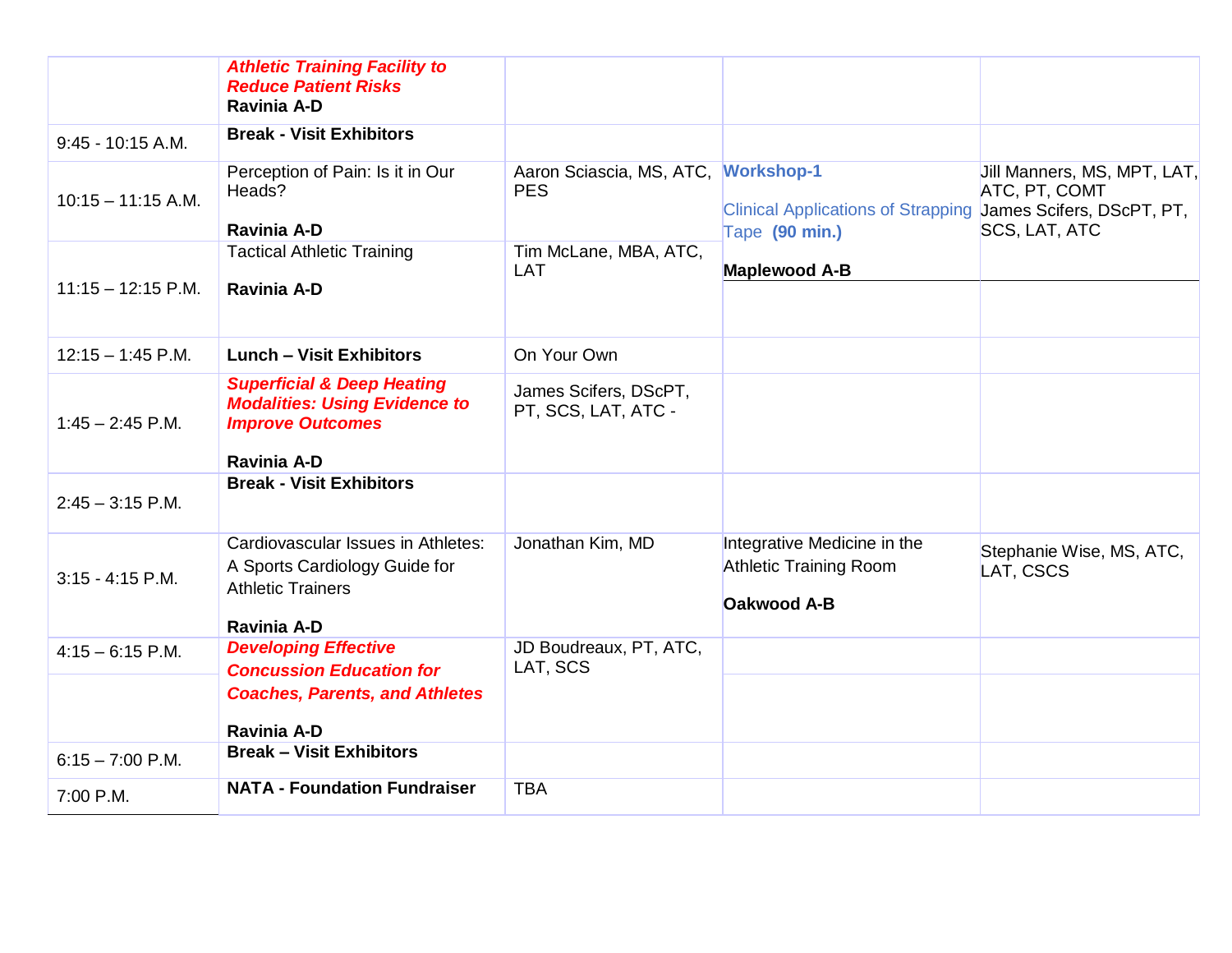| Saturday, March 12, 2016                           |                                                                                                                                                                 |                                                           |                                                                                                                                                             |                                 |
|----------------------------------------------------|-----------------------------------------------------------------------------------------------------------------------------------------------------------------|-----------------------------------------------------------|-------------------------------------------------------------------------------------------------------------------------------------------------------------|---------------------------------|
| <b>Time</b>                                        | <b>Event [Location]</b>                                                                                                                                         | <b>Presenter</b>                                          | Event [Location]                                                                                                                                            | <b>Presenter</b>                |
| $7:00$ A.M. $-5:30$<br><b>P.M.</b>                 | Speaker Ready Room<br><b>Ashford</b>                                                                                                                            |                                                           |                                                                                                                                                             |                                 |
| 7:00AM-3:00PM                                      | <b>Registration/Packet Pick-up</b><br><b>Pre-Function Area</b>                                                                                                  |                                                           |                                                                                                                                                             |                                 |
| 7:00AM-8:30AM                                      | <b>Continental Breakfast</b>                                                                                                                                    |                                                           |                                                                                                                                                             |                                 |
| 7:45-8:00 AM                                       | Posters Set Up                                                                                                                                                  |                                                           |                                                                                                                                                             |                                 |
| 8:00-9:00 AM                                       | <b>Contributors to Glenohumeral</b><br><b>Range of Motion and Treatment</b><br><b>Considerations in Overhead</b><br><b>Athletes</b><br><b>Ravinia A-D</b>       | Lizzie Hibberd, PhD,<br>LAT, ATC                          |                                                                                                                                                             |                                 |
| Free<br>Communications<br>Abstract<br>Presentation | Relationship between Throwing<br><b>Velocity and Physical Characteristics</b><br>in Adolescent Baseball Players<br><b>Ravinia A-D</b>                           | Beasley GJ; Hibberd<br>EE; Rodrigo CJ; Myers<br><b>JB</b> |                                                                                                                                                             |                                 |
| 9:00-10:00 AM                                      | AC Joint Injury: Surgical Treatment<br>and Outcomes<br><b>Ravinia A-D</b>                                                                                       | David Dome, MD, ATC<br>Aaron Sciascia, MS,<br>ATC, PES    | <b>Workshop-2</b><br><b>Concussion Prevention: The Role ATC</b><br>of the Cervical Musculature and<br><b>Collision Anticipation</b><br><b>Maplewood A-B</b> | Julianne Schmidt PhD,           |
| 10:00-10:15 AM                                     | <b>Break</b>                                                                                                                                                    |                                                           |                                                                                                                                                             |                                 |
| 10:15-11:15 AM                                     | Understanding the Relationship<br>between Static Lower Extremity<br>Posture and Dynamic Motion: Clinical<br>Implications for Increased Risk of<br>Knee Injuries | Yum Nguyen, PhD,<br><b>ATC</b><br>Emma Zuk                | <b>Professional Development</b><br><b>Committee - Strategic Issues in</b><br><b>Athletic Training Lecture Series</b><br>Session - Medical Model             | Marisa Brunett, MS,<br>ATC, LAT |
|                                                    | <b>Ravinia A-D</b>                                                                                                                                              |                                                           | <b>Oakwood A-B</b>                                                                                                                                          |                                 |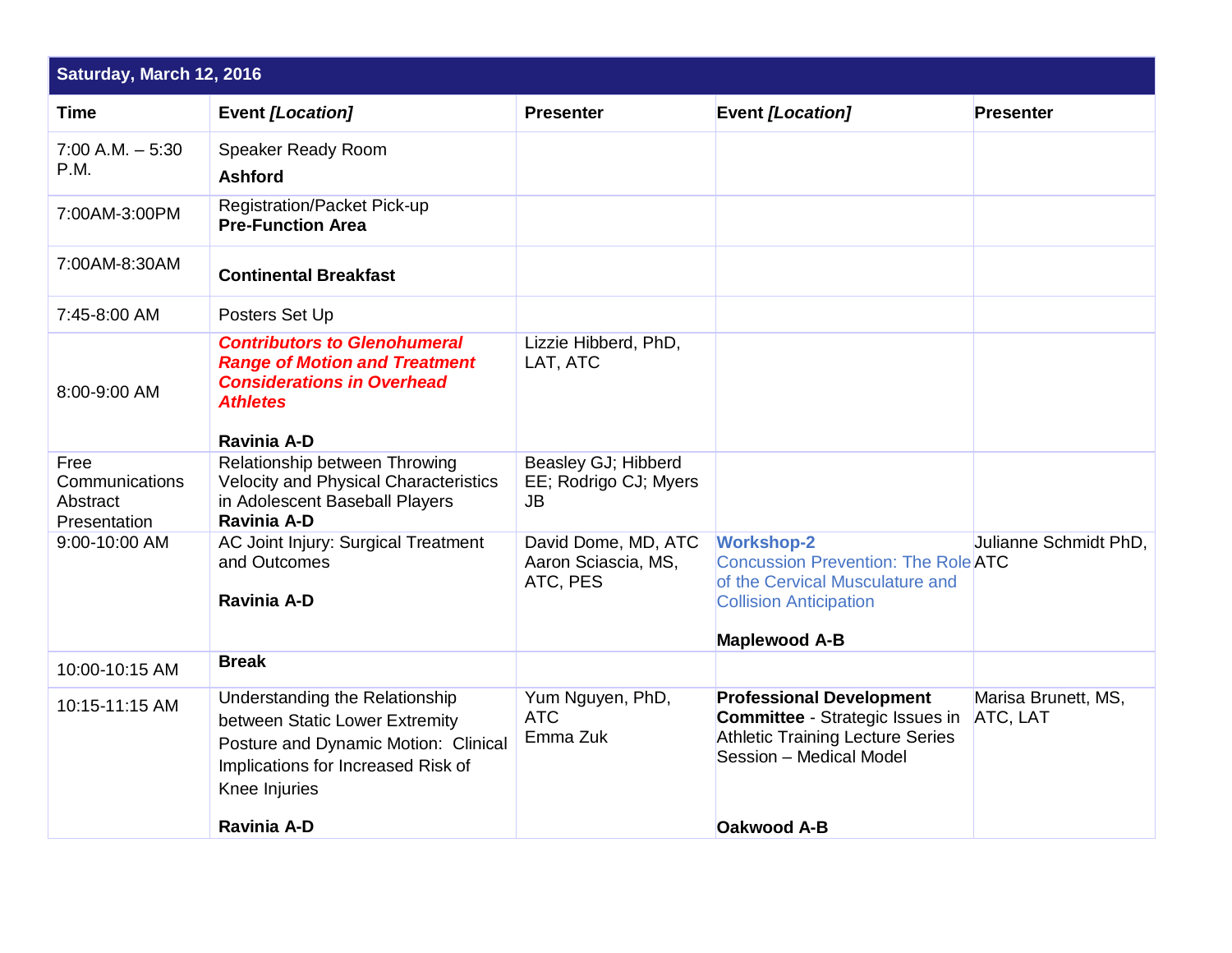| 11:15AM-12:00PM | <b>District 9 Director Report and</b><br><b>SEATA Executive Summary</b><br><b>Dunwoody</b>                                                                                                                                                                              |                                                              |                                                                                                                                       |                                      |
|-----------------|-------------------------------------------------------------------------------------------------------------------------------------------------------------------------------------------------------------------------------------------------------------------------|--------------------------------------------------------------|---------------------------------------------------------------------------------------------------------------------------------------|--------------------------------------|
| 12:00-1:30 PM   | Tim Kerin SEATA Awards & Hall of<br><b>Fame Luncheon</b><br><b>Dunwoody</b>                                                                                                                                                                                             |                                                              |                                                                                                                                       |                                      |
| 1:30-2:00 PM    | <b>Poster Presentations</b><br><b>Pre-Function Area</b>                                                                                                                                                                                                                 |                                                              |                                                                                                                                       |                                      |
| 2:00-3:00 PM    | <b>Transfer Techniques for the Spine</b><br><b>Injured Athlete</b><br>Ravinia A-D                                                                                                                                                                                       | MaryBeth Horodyski,<br>EdD, ATC, LAT                         |                                                                                                                                       |                                      |
| 3:00-4:00 PM    | The Tommy John Epidemic:<br>Misconceptions versus Realities [BT]<br><b>Ravinia A-D</b>                                                                                                                                                                                  | Jason Zaremski, MD,<br>CAQSM                                 | Fascial Manipulation: A new<br><b>Biomechanical Model for</b><br><b>Treatment of Musculoskeletal</b><br>Pain<br><b>Oakwood A-B</b>    | Larry Steinbeck, MPT                 |
| 4:00-4:15 PM    | <b>Break</b>                                                                                                                                                                                                                                                            |                                                              |                                                                                                                                       |                                      |
| 4:15-5:15 PM    | Long-term Consequences of Lateral<br>Ankle Sprain: Recognizing the Public<br><b>Health Burden</b><br>2015 SEATA Research Grant Award<br>Winner: An Examination of<br>Corticomotor Plasticity in Individuals<br>with Chronic Ankle Instability (Kyle<br>Kosik, MEd, ATC) | Phillip Gribble, PhD,<br>ATC, FNATA, Kyle<br>Kosik, MEd, ATC | <b>Workshop-3</b><br><b>Spinal Motion Restriction and</b><br><b>Equipment Removal Update</b>                                          | MaryBeth Horodyski,<br>EdD, ATC, LAT |
|                 | <b>Ravinia A-D</b>                                                                                                                                                                                                                                                      |                                                              | <b>Camilla AB</b><br><b>Secondary School Athletic</b>                                                                                 | Larry Cooper, MA, ATC                |
| 5:15-6:15 PM    |                                                                                                                                                                                                                                                                         |                                                              | Trainers' Committee - Proper<br>Use of Student Aides, Challenges<br>and Solutions for the Secondary<br><b>School Athletic Trainer</b> |                                      |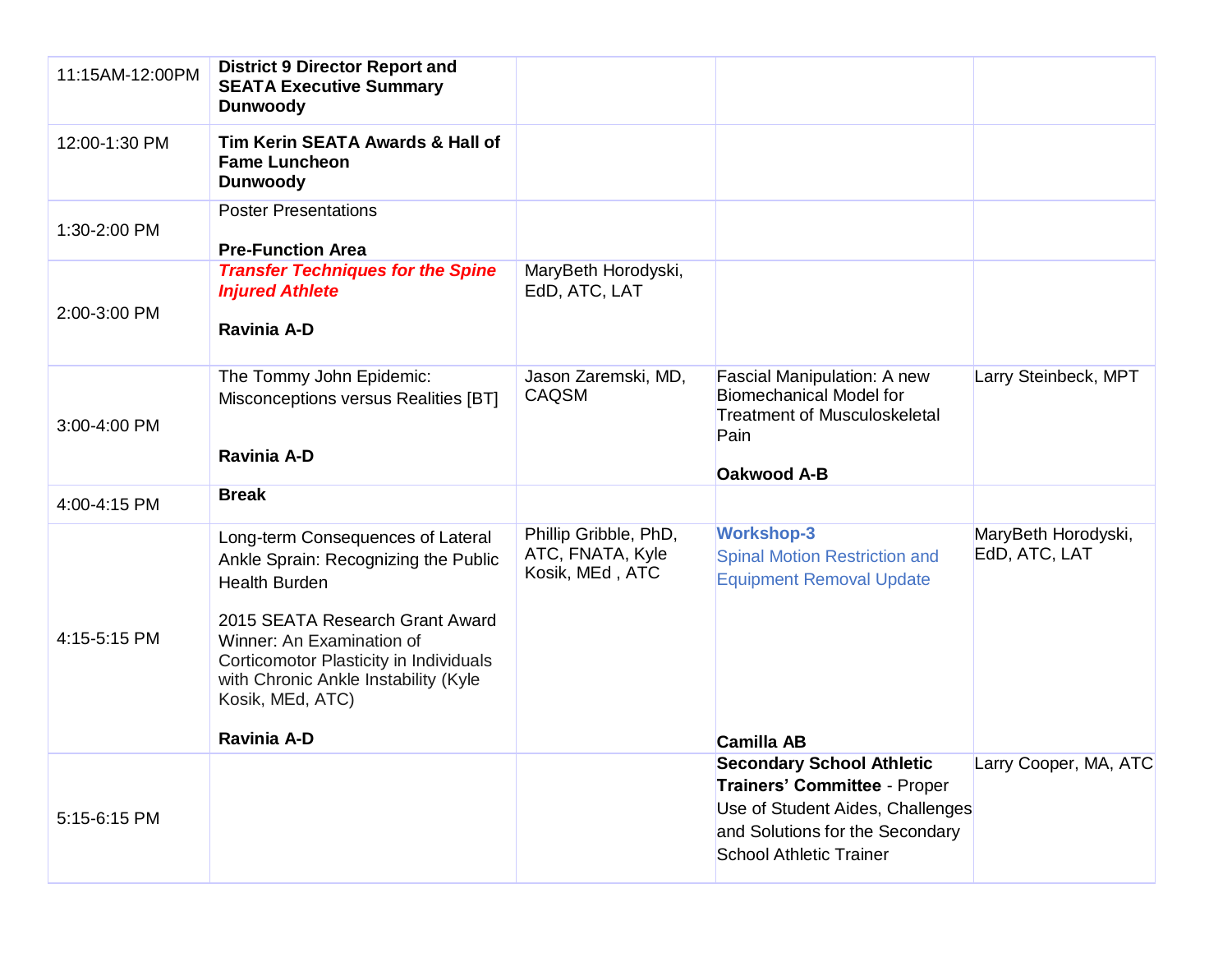|                                                           |                                                                                                                                                                                                             |                                                                                | <b>Oakwood A-B</b>                                                                                           |                                              |
|-----------------------------------------------------------|-------------------------------------------------------------------------------------------------------------------------------------------------------------------------------------------------------------|--------------------------------------------------------------------------------|--------------------------------------------------------------------------------------------------------------|----------------------------------------------|
| 5:15-6:45 PM                                              | <b>Combating Ankle Sprains: Using Risk</b><br>Prediction to Develop Prevention                                                                                                                              | Phillip Gribble, PhD,<br>ATC, FNATA, Ryan<br>McCann, MSEd, ATC,<br><b>CSCS</b> | <b>Workshop-4</b><br><b>Advanced Manual Therapy</b><br><b>Techniques of the Upper</b><br>Extremity (90 min.) | Jill Manners, MS, MPT,<br>LAT, ATC, PT, COMT |
|                                                           | Ravinia A-D                                                                                                                                                                                                 |                                                                                | <b>Maplewood A-B</b>                                                                                         |                                              |
| Free<br>Communications<br>Abstract<br><b>Presentation</b> | A Randomized Control Trial<br>Investigating the Effect of Three<br>Different 4-Week Ankle Rehabilitation<br>Programs on Hopping Ability in<br>Patients with Chronic Ankle Instability<br><b>Ravinia A-D</b> | Cain MS, Linens SW                                                             |                                                                                                              |                                              |

| <b>Sunday, March 13, 2016</b> |                                                                                                                                                                                     |                  |  |
|-------------------------------|-------------------------------------------------------------------------------------------------------------------------------------------------------------------------------------|------------------|--|
| Time                          | <b>Event [Location]</b>                                                                                                                                                             | <b>Presenter</b> |  |
| $7:00 - 9:45$ A.M.            | Speaker Ready Room<br><b>Ashford</b>                                                                                                                                                |                  |  |
| $7:45 - 9:00$ A.M.            | Late Registration/Packet Pick-up<br><b>Pre-Function Area</b>                                                                                                                        |                  |  |
| $7:30 - 10:00$<br>A.M.        | <b>Members Coffee</b><br><b>Pre-Function Area</b>                                                                                                                                   |                  |  |
| $7:45 - 8:45$ A.M.            | <b>NATA / SEATA District Director Roundtable and SEATA</b><br><b>Officer Town Hall</b><br><b>Dunwoody</b>                                                                           |                  |  |
| $8:45 - 9:00$ A.M.            | <b>Break</b>                                                                                                                                                                        |                  |  |
| $9:00 - 1:30$ P.M.            | <b>EBP WORKSHOP - **Separate Registration Required**</b><br><b>Professional Development Committee - Maximizing Injury</b><br><b>Rehabilitation Motivation (4-hour EBP Workshop)</b> | Jerry Holt       |  |